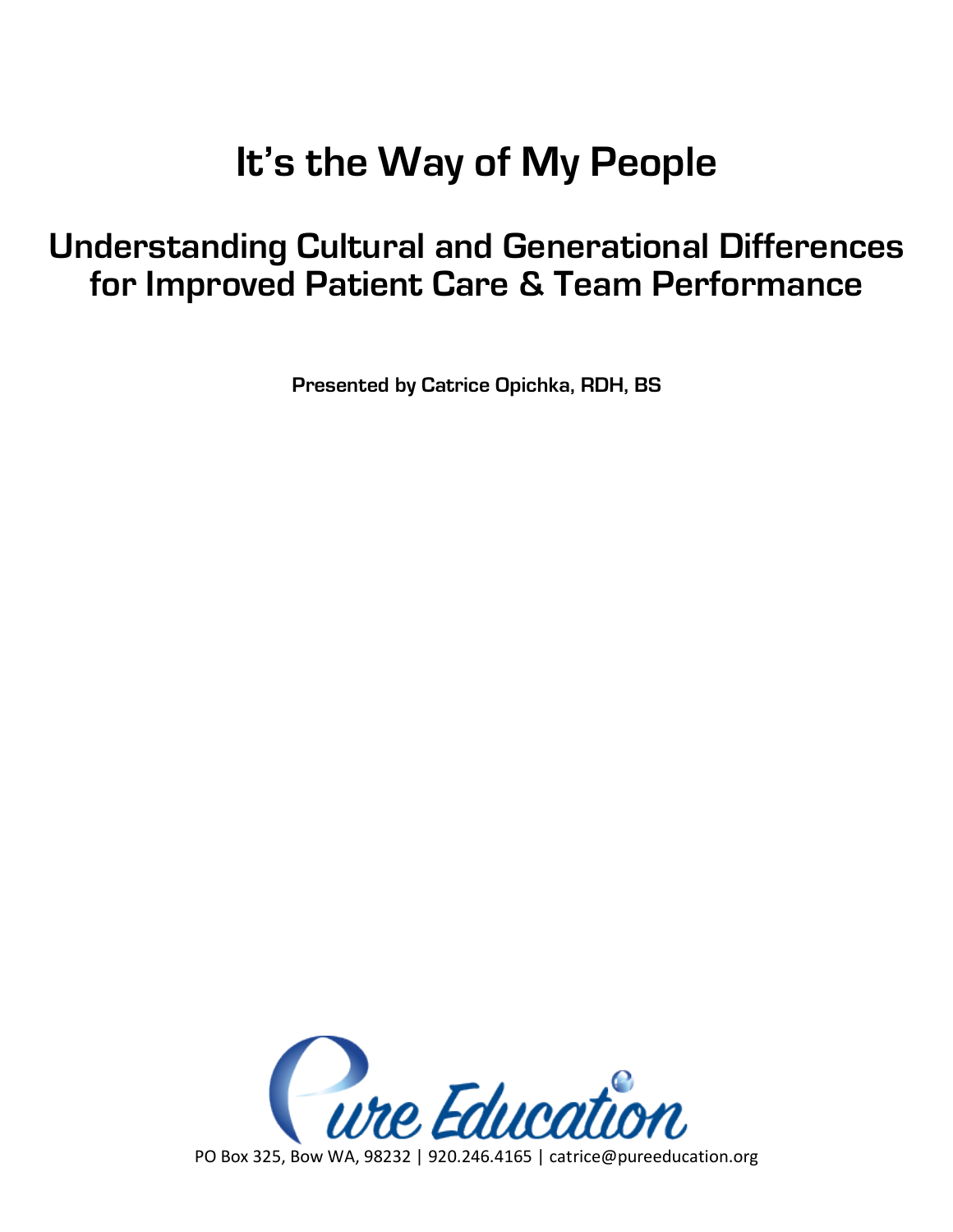## **Understanding Cultural Differences for Improved Patient Care**

## **What is Emotional intelligence?**

**Self-Awareness**

**EXEDENGE AWARENESS OF your own thoughts and emotions Empathy**

- Seeing things through multiple perspectives **Self-Regulation**
	- Thinking before you react

§ Remain calm and collected in times of stress **Social Skills**

■ Read verbal cues and body language of others

## **How Cultural Differences Matter?**

## **Individualism**

- § Western Cultures
- § North America
- Western Europe

Strong interpersonal connections to core family only.

Little concern for, or little responsibility for others outside this small family network.

Focus is on immediate family. Individuals maker their own decisions without consulting with others in the family.

## **Collectivism**

- Eastern Cultures
- § China
- § Korea
- § Japan

Individuals are loyal to the group and take responsibility for other's wellbeing.

Focus is on the extended family. Individuals may consult with others in the family prior to treatment acceptance – especially family elders.

## **Different Collectivism Value Systems**

#### **Filial Responsibility**

- Providing emotional support.
- Providing financial support.
- **•** Providing physical assistance with daily living tasks.

## **Notes**

\_\_\_\_\_\_\_\_\_\_\_\_\_\_\_\_\_\_\_\_\_\_\_\_\_\_\_\_\_\_\_\_\_\_\_\_\_\_\_\_\_\_\_

\_\_\_\_\_\_\_\_\_\_\_\_\_\_\_\_\_\_\_\_\_\_\_\_\_\_\_\_\_\_\_\_\_\_\_\_\_\_\_\_\_\_\_

\_\_\_\_\_\_\_\_\_\_\_\_\_\_\_\_\_\_\_\_\_\_\_\_\_\_\_\_\_\_\_\_\_\_\_\_\_\_\_\_\_\_\_

\_\_\_\_\_\_\_\_\_\_\_\_\_\_\_\_\_\_\_\_\_\_\_\_\_\_\_\_\_\_\_\_\_\_\_\_\_\_\_\_\_\_\_

\_\_\_\_\_\_\_\_\_\_\_\_\_\_\_\_\_\_\_\_\_\_\_\_\_\_\_\_\_\_\_\_\_\_\_\_\_\_\_\_\_\_\_

\_\_\_\_\_\_\_\_\_\_\_\_\_\_\_\_\_\_\_\_\_\_\_\_\_\_\_\_\_\_\_\_\_\_\_\_\_\_\_\_\_\_\_

\_\_\_\_\_\_\_\_\_\_\_\_\_\_\_\_\_\_\_\_\_\_\_\_\_\_\_\_\_\_\_\_\_\_\_\_\_\_\_\_\_\_\_

\_\_\_\_\_\_\_\_\_\_\_\_\_\_\_\_\_\_\_\_\_\_\_\_\_\_\_\_\_\_\_\_\_\_\_\_\_\_\_\_\_\_\_

\_\_\_\_\_\_\_\_\_\_\_\_\_\_\_\_\_\_\_\_\_\_\_\_\_\_\_\_\_\_\_\_\_\_\_\_\_\_\_\_\_\_\_

\_\_\_\_\_\_\_\_\_\_\_\_\_\_\_\_\_\_\_\_\_\_\_\_\_\_\_\_\_\_\_\_\_\_\_\_\_\_\_\_\_\_\_

\_\_\_\_\_\_\_\_\_\_\_\_\_\_\_\_\_\_\_\_\_\_\_\_\_\_\_\_\_\_\_\_\_\_\_\_\_\_\_\_\_\_\_

\_\_\_\_\_\_\_\_\_\_\_\_\_\_\_\_\_\_\_\_\_\_\_\_\_\_\_\_\_\_\_\_\_\_\_\_\_\_\_\_\_\_\_

\_\_\_\_\_\_\_\_\_\_\_\_\_\_\_\_\_\_\_\_\_\_\_\_\_\_\_\_\_\_\_\_\_\_\_\_\_\_\_\_\_\_\_

\_\_\_\_\_\_\_\_\_\_\_\_\_\_\_\_\_\_\_\_\_\_\_\_\_\_\_\_\_\_\_\_\_\_\_\_\_\_\_\_\_\_\_

\_\_\_\_\_\_\_\_\_\_\_\_\_\_\_\_\_\_\_\_\_\_\_\_\_\_\_\_\_\_\_\_\_\_\_\_\_\_\_\_\_\_\_

\_\_\_\_\_\_\_\_\_\_\_\_\_\_\_\_\_\_\_\_\_\_\_\_\_\_\_\_\_\_\_\_\_\_\_\_\_\_\_\_\_\_\_

\_\_\_\_\_\_\_\_\_\_\_\_\_\_\_\_\_\_\_\_\_\_\_\_\_\_\_\_\_\_\_\_\_\_\_\_\_\_\_\_\_\_\_

\_\_\_\_\_\_\_\_\_\_\_\_\_\_\_\_\_\_\_\_\_\_\_\_\_\_\_\_\_\_\_\_\_\_\_\_\_\_\_\_\_\_\_

\_\_\_\_\_\_\_\_\_\_\_\_\_\_\_\_\_\_\_\_\_\_\_\_\_\_\_\_\_\_\_\_\_\_\_\_\_\_\_\_\_\_\_

\_\_\_\_\_\_\_\_\_\_\_\_\_\_\_\_\_\_\_\_\_\_\_\_\_\_\_\_\_\_\_\_\_\_\_\_\_\_\_\_\_\_\_

\_\_\_\_\_\_\_\_\_\_\_\_\_\_\_\_\_\_\_\_\_\_\_\_\_\_\_\_\_\_\_\_\_\_\_\_\_\_\_\_\_\_\_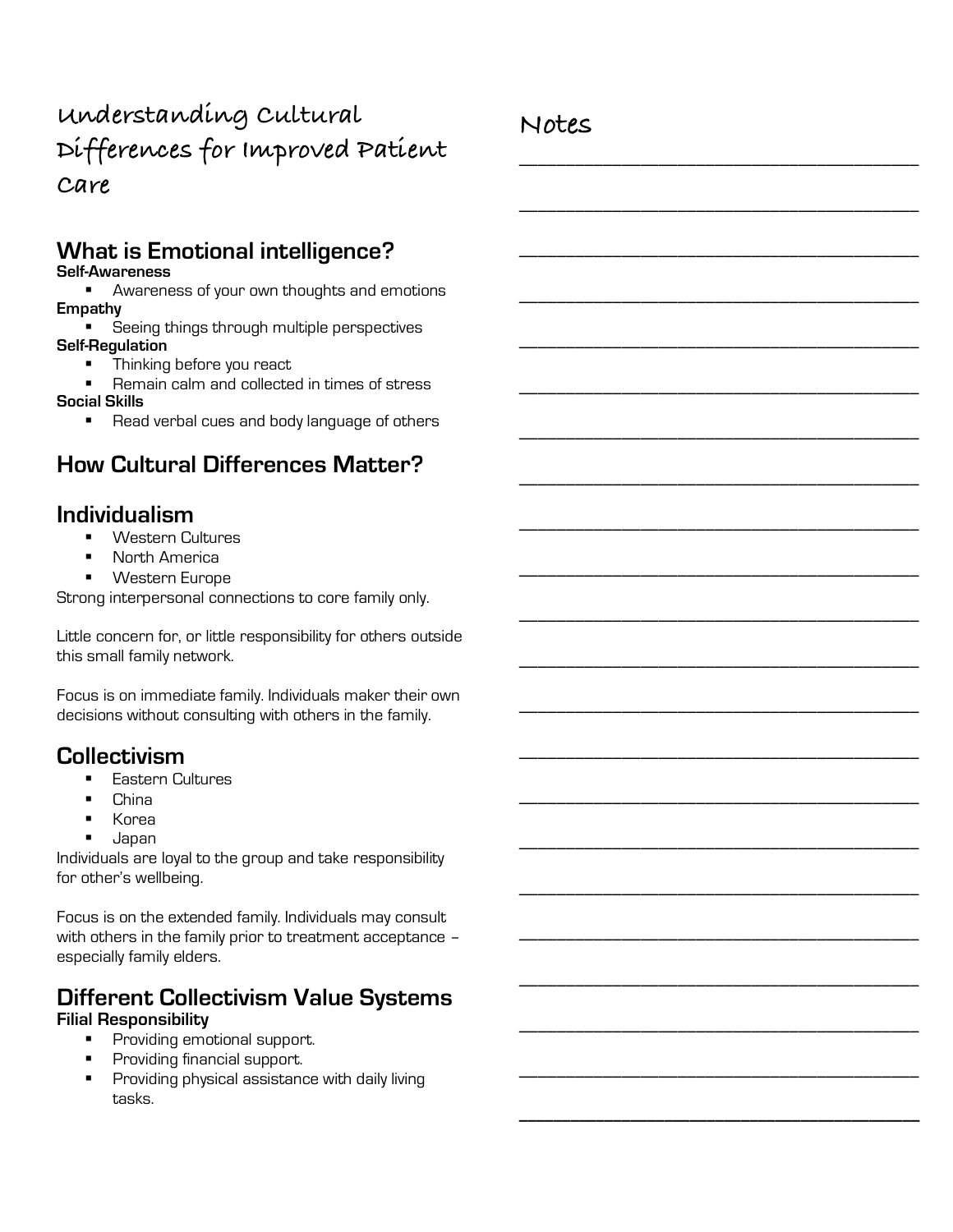#### **Communalism**

- Cultural value system found among Black populations.
- § Values relationships between friends, family members, and non-blood-related relatives.

#### **Familistic Values**

- Cultural value system found among Hispanic communities.
- § Places needs of the family above one's own needs.
- **E** Honoring family members.
- Characterizing oneself in relation to one's family.
- **•** Sense of respect and obligation to family throughout life.

#### **Final Piety**

- Cultural value system found among Asian communities.
- § Younger generations have responsibility for caring for older family members.
- § Viewed as shameful for an adult child to place an aging parent in institutionalized care facility.

## **How Cultural Differences Matter in Healthcare**

Health History Disclosure

Degree and Depth of Information Desired

Eastern cultures may desire less detail in diagnosis, prognosis, treatment choices & side effect communication.

Diagnosis of Terminal Disease

- It is common in Eastern cultures for health professionals to not disclose the true diagnoses.
- Especially in terminal cancer cases. Questions asked by Patients Privacy Expectations Decisions to Avoid Care

~ ~ ~ ~ ~ ~ ~ ~ ~ ~ ~ ~ ~ ~ ~ ~

Ask patients how they prefer to receive information.

- Big picture.
- Detailed information.

Individuals in the same geographic location may have different levels of desire for information. These desires can change with aging.

#### **Cultural and Health Literacy**

■ Overall lower level of health literacy among Korean American immigrants than Whites.

## **Notes**

\_\_\_\_\_\_\_\_\_\_\_\_\_\_\_\_\_\_\_\_\_\_\_\_\_\_\_\_\_\_\_\_\_\_\_\_\_\_\_\_\_\_\_

\_\_\_\_\_\_\_\_\_\_\_\_\_\_\_\_\_\_\_\_\_\_\_\_\_\_\_\_\_\_\_\_\_\_\_\_\_\_\_\_\_\_\_

\_\_\_\_\_\_\_\_\_\_\_\_\_\_\_\_\_\_\_\_\_\_\_\_\_\_\_\_\_\_\_\_\_\_\_\_\_\_\_\_\_\_\_

\_\_\_\_\_\_\_\_\_\_\_\_\_\_\_\_\_\_\_\_\_\_\_\_\_\_\_\_\_\_\_\_\_\_\_\_\_\_\_\_\_\_\_

\_\_\_\_\_\_\_\_\_\_\_\_\_\_\_\_\_\_\_\_\_\_\_\_\_\_\_\_\_\_\_\_\_\_\_\_\_\_\_\_\_\_\_

\_\_\_\_\_\_\_\_\_\_\_\_\_\_\_\_\_\_\_\_\_\_\_\_\_\_\_\_\_\_\_\_\_\_\_\_\_\_\_\_\_\_\_

\_\_\_\_\_\_\_\_\_\_\_\_\_\_\_\_\_\_\_\_\_\_\_\_\_\_\_\_\_\_\_\_\_\_\_\_\_\_\_\_\_\_\_

\_\_\_\_\_\_\_\_\_\_\_\_\_\_\_\_\_\_\_\_\_\_\_\_\_\_\_\_\_\_\_\_\_\_\_\_\_\_\_\_\_\_\_

\_\_\_\_\_\_\_\_\_\_\_\_\_\_\_\_\_\_\_\_\_\_\_\_\_\_\_\_\_\_\_\_\_\_\_\_\_\_\_\_\_\_\_

\_\_\_\_\_\_\_\_\_\_\_\_\_\_\_\_\_\_\_\_\_\_\_\_\_\_\_\_\_\_\_\_\_\_\_\_\_\_\_\_\_\_\_

\_\_\_\_\_\_\_\_\_\_\_\_\_\_\_\_\_\_\_\_\_\_\_\_\_\_\_\_\_\_\_\_\_\_\_\_\_\_\_\_\_\_\_

\_\_\_\_\_\_\_\_\_\_\_\_\_\_\_\_\_\_\_\_\_\_\_\_\_\_\_\_\_\_\_\_\_\_\_\_\_\_\_\_\_\_\_

\_\_\_\_\_\_\_\_\_\_\_\_\_\_\_\_\_\_\_\_\_\_\_\_\_\_\_\_\_\_\_\_\_\_\_\_\_\_\_\_\_\_\_

\_\_\_\_\_\_\_\_\_\_\_\_\_\_\_\_\_\_\_\_\_\_\_\_\_\_\_\_\_\_\_\_\_\_\_\_\_\_\_\_\_\_\_

\_\_\_\_\_\_\_\_\_\_\_\_\_\_\_\_\_\_\_\_\_\_\_\_\_\_\_\_\_\_\_\_\_\_\_\_\_\_\_\_\_\_\_

\_\_\_\_\_\_\_\_\_\_\_\_\_\_\_\_\_\_\_\_\_\_\_\_\_\_\_\_\_\_\_\_\_\_\_\_\_\_\_\_\_\_\_

\_\_\_\_\_\_\_\_\_\_\_\_\_\_\_\_\_\_\_\_\_\_\_\_\_\_\_\_\_\_\_\_\_\_\_\_\_\_\_\_\_\_\_

\_\_\_\_\_\_\_\_\_\_\_\_\_\_\_\_\_\_\_\_\_\_\_\_\_\_\_\_\_\_\_\_\_\_\_\_\_\_\_\_\_\_\_

\_\_\_\_\_\_\_\_\_\_\_\_\_\_\_\_\_\_\_\_\_\_\_\_\_\_\_\_\_\_\_\_\_\_\_\_\_\_\_\_\_\_\_

\_\_\_\_\_\_\_\_\_\_\_\_\_\_\_\_\_\_\_\_\_\_\_\_\_\_\_\_\_\_\_\_\_\_\_\_\_\_\_\_\_\_\_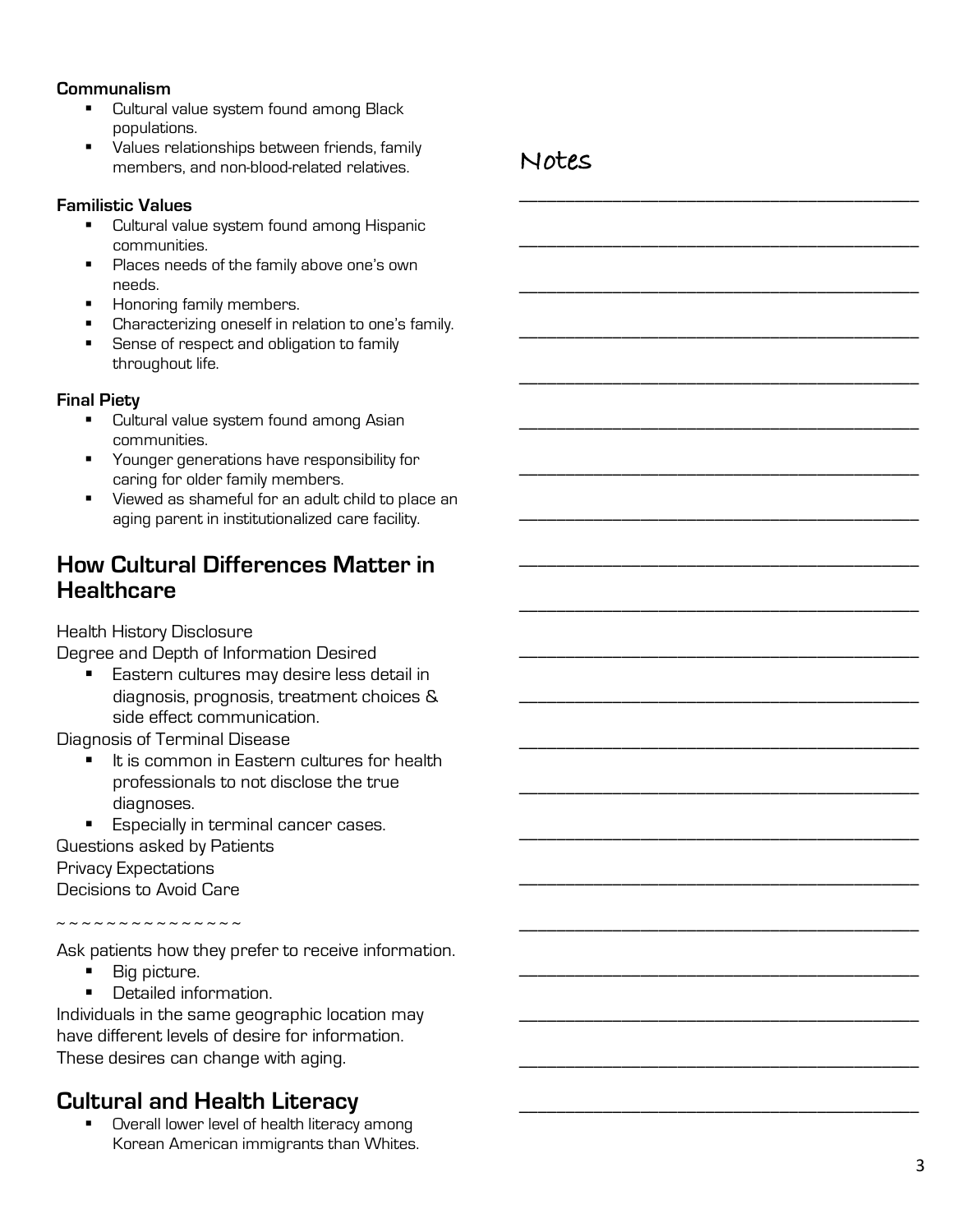- Lower levels of insurance is a factor.
- § Summary: Health literacy correlated less with culture; more with socioeconomic status.

## **Notes**

\_\_\_\_\_\_\_\_\_\_\_\_\_\_\_\_\_\_\_\_\_\_\_\_\_\_\_\_\_\_\_\_\_\_\_\_\_\_\_\_\_\_\_

\_\_\_\_\_\_\_\_\_\_\_\_\_\_\_\_\_\_\_\_\_\_\_\_\_\_\_\_\_\_\_\_\_\_\_\_\_\_\_\_\_\_\_

\_\_\_\_\_\_\_\_\_\_\_\_\_\_\_\_\_\_\_\_\_\_\_\_\_\_\_\_\_\_\_\_\_\_\_\_\_\_\_\_\_\_\_

\_\_\_\_\_\_\_\_\_\_\_\_\_\_\_\_\_\_\_\_\_\_\_\_\_\_\_\_\_\_\_\_\_\_\_\_\_\_\_\_\_\_\_

\_\_\_\_\_\_\_\_\_\_\_\_\_\_\_\_\_\_\_\_\_\_\_\_\_\_\_\_\_\_\_\_\_\_\_\_\_\_\_\_\_\_\_

\_\_\_\_\_\_\_\_\_\_\_\_\_\_\_\_\_\_\_\_\_\_\_\_\_\_\_\_\_\_\_\_\_\_\_\_\_\_\_\_\_\_\_

\_\_\_\_\_\_\_\_\_\_\_\_\_\_\_\_\_\_\_\_\_\_\_\_\_\_\_\_\_\_\_\_\_\_\_\_\_\_\_\_\_\_\_

\_\_\_\_\_\_\_\_\_\_\_\_\_\_\_\_\_\_\_\_\_\_\_\_\_\_\_\_\_\_\_\_\_\_\_\_\_\_\_\_\_\_\_

\_\_\_\_\_\_\_\_\_\_\_\_\_\_\_\_\_\_\_\_\_\_\_\_\_\_\_\_\_\_\_\_\_\_\_\_\_\_\_\_\_\_\_

\_\_\_\_\_\_\_\_\_\_\_\_\_\_\_\_\_\_\_\_\_\_\_\_\_\_\_\_\_\_\_\_\_\_\_\_\_\_\_\_\_\_\_

\_\_\_\_\_\_\_\_\_\_\_\_\_\_\_\_\_\_\_\_\_\_\_\_\_\_\_\_\_\_\_\_\_\_\_\_\_\_\_\_\_\_\_

\_\_\_\_\_\_\_\_\_\_\_\_\_\_\_\_\_\_\_\_\_\_\_\_\_\_\_\_\_\_\_\_\_\_\_\_\_\_\_\_\_\_\_

\_\_\_\_\_\_\_\_\_\_\_\_\_\_\_\_\_\_\_\_\_\_\_\_\_\_\_\_\_\_\_\_\_\_\_\_\_\_\_\_\_\_\_

\_\_\_\_\_\_\_\_\_\_\_\_\_\_\_\_\_\_\_\_\_\_\_\_\_\_\_\_\_\_\_\_\_\_\_\_\_\_\_\_\_\_\_

\_\_\_\_\_\_\_\_\_\_\_\_\_\_\_\_\_\_\_\_\_\_\_\_\_\_\_\_\_\_\_\_\_\_\_\_\_\_\_\_\_\_\_

\_\_\_\_\_\_\_\_\_\_\_\_\_\_\_\_\_\_\_\_\_\_\_\_\_\_\_\_\_\_\_\_\_\_\_\_\_\_\_\_\_\_\_

\_\_\_\_\_\_\_\_\_\_\_\_\_\_\_\_\_\_\_\_\_\_\_\_\_\_\_\_\_\_\_\_\_\_\_\_\_\_\_\_\_\_\_

\_\_\_\_\_\_\_\_\_\_\_\_\_\_\_\_\_\_\_\_\_\_\_\_\_\_\_\_\_\_\_\_\_\_\_\_\_\_\_\_\_\_\_

\_\_\_\_\_\_\_\_\_\_\_\_\_\_\_\_\_\_\_\_\_\_\_\_\_\_\_\_\_\_\_\_\_\_\_\_\_\_\_\_\_\_\_

\_\_\_\_\_\_\_\_\_\_\_\_\_\_\_\_\_\_\_\_\_\_\_\_\_\_\_\_\_\_\_\_\_\_\_\_\_\_\_\_\_\_\_

\_\_\_\_\_\_\_\_\_\_\_\_\_\_\_\_\_\_\_\_\_\_\_\_\_\_\_\_\_\_\_\_\_\_\_\_\_\_\_\_\_\_\_

## **Understanding Generational Differences for Improved Patient Care**

## **Role of Generational Diversity**

A generation is defined as an 'identifiable group that shares birth years, age location and important life events at critical developmental stages'

### **Greatest Generation / Silent Generation**

Born between 1925 - 1945. COMMUNICATION

- Seek health information directly from the dentist.
- Tend not to use technology as a communication tool.

DECISION MAKING

- Prefer to have health care providers direct their care.
- May have Boomer or Generation X influencing decision making.

### **Baby Boomers**

Born between 1946 – 1964 COMMUNICATION

- Are curious and ask many health-related questions.
- Expect to have two-way communication with health providers & will bring their own perspectives.
- § Comfortable with technology communication

#### DECISION MAKING

- **•** Prefer high quality, individualized care.
- Want to be involved with their treatment plan.
- Sandwich Generation: May be making decisions and caring for both parents and children.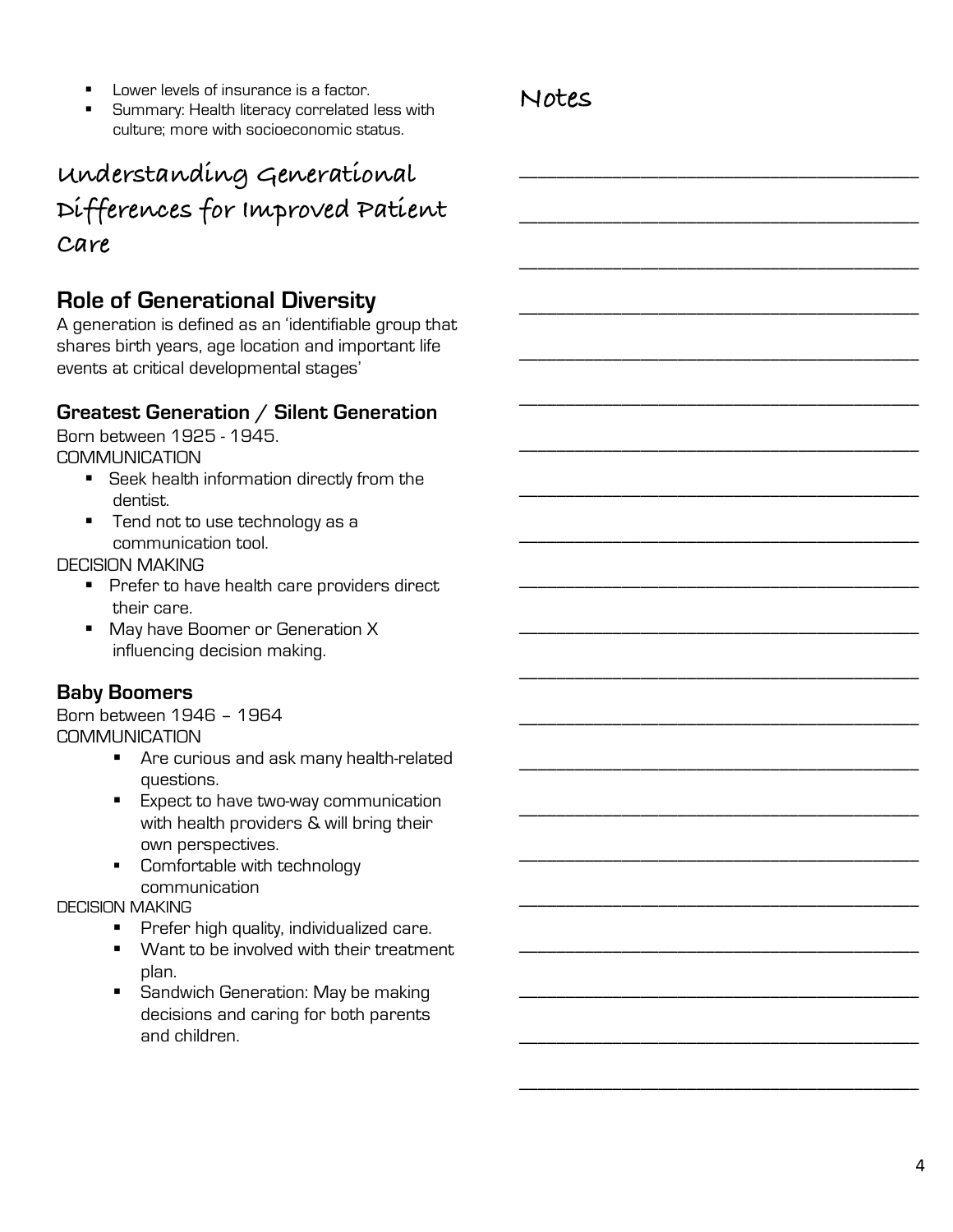## **SHARED DECISION-MAKING MODEL**

#### Boomers – Post Millennials

- Change from physicians and dentist making decisions on the patient behalf.
- Healthcare providers share facts and recommendations – patient makes the ultimate decision.
- This model assumes that patients are in the best position to decide their health care goals based on their personal values.

#### **Generation X**

Born between 1965 - 1980. COMMUNICATION

- Comfortable with electronic communication.
- Often use their appointment time to discuss others in the family.

DECISION MAKING

- Considers healthcare a personal responsibility.
- Understanding their care is important.
- **Their family's health is a priority.**
- May be making decisions and caring for both parents and children.

#### **Millennials**

Born between 1981 – 1996 **COMMUNICATION** 

- Want adequate time for communication and engagement.
- Inclined to choose practices with advanced technology (communication tools, texting, electronic charts).

DECISION MAKING

- Prefer strong connection with health care providers.
- Once connection is achieved, a high degree of trust is developed.
- Parents (Generation X) are often responsible for communication with healthcare providers.
- Inclined to choose practices with advanced technology (digital dentistry, 3D printing, digital impressions & lasers)

#### **Post Millennials Generation Z / iGen / Centennials**

Born between 1997 – Present 74 million in the US alone.

## **Notes**

\_\_\_\_\_\_\_\_\_\_\_\_\_\_\_\_\_\_\_\_\_\_\_\_\_\_\_\_\_\_\_\_\_\_\_\_\_\_\_\_\_\_\_

\_\_\_\_\_\_\_\_\_\_\_\_\_\_\_\_\_\_\_\_\_\_\_\_\_\_\_\_\_\_\_\_\_\_\_\_\_\_\_\_\_\_\_

\_\_\_\_\_\_\_\_\_\_\_\_\_\_\_\_\_\_\_\_\_\_\_\_\_\_\_\_\_\_\_\_\_\_\_\_\_\_\_\_\_\_\_

\_\_\_\_\_\_\_\_\_\_\_\_\_\_\_\_\_\_\_\_\_\_\_\_\_\_\_\_\_\_\_\_\_\_\_\_\_\_\_\_\_\_\_

\_\_\_\_\_\_\_\_\_\_\_\_\_\_\_\_\_\_\_\_\_\_\_\_\_\_\_\_\_\_\_\_\_\_\_\_\_\_\_\_\_\_\_

\_\_\_\_\_\_\_\_\_\_\_\_\_\_\_\_\_\_\_\_\_\_\_\_\_\_\_\_\_\_\_\_\_\_\_\_\_\_\_\_\_\_\_

\_\_\_\_\_\_\_\_\_\_\_\_\_\_\_\_\_\_\_\_\_\_\_\_\_\_\_\_\_\_\_\_\_\_\_\_\_\_\_\_\_\_\_

\_\_\_\_\_\_\_\_\_\_\_\_\_\_\_\_\_\_\_\_\_\_\_\_\_\_\_\_\_\_\_\_\_\_\_\_\_\_\_\_\_\_\_

\_\_\_\_\_\_\_\_\_\_\_\_\_\_\_\_\_\_\_\_\_\_\_\_\_\_\_\_\_\_\_\_\_\_\_\_\_\_\_\_\_\_\_

\_\_\_\_\_\_\_\_\_\_\_\_\_\_\_\_\_\_\_\_\_\_\_\_\_\_\_\_\_\_\_\_\_\_\_\_\_\_\_\_\_\_\_

\_\_\_\_\_\_\_\_\_\_\_\_\_\_\_\_\_\_\_\_\_\_\_\_\_\_\_\_\_\_\_\_\_\_\_\_\_\_\_\_\_\_\_

\_\_\_\_\_\_\_\_\_\_\_\_\_\_\_\_\_\_\_\_\_\_\_\_\_\_\_\_\_\_\_\_\_\_\_\_\_\_\_\_\_\_\_

\_\_\_\_\_\_\_\_\_\_\_\_\_\_\_\_\_\_\_\_\_\_\_\_\_\_\_\_\_\_\_\_\_\_\_\_\_\_\_\_\_\_\_

\_\_\_\_\_\_\_\_\_\_\_\_\_\_\_\_\_\_\_\_\_\_\_\_\_\_\_\_\_\_\_\_\_\_\_\_\_\_\_\_\_\_\_

\_\_\_\_\_\_\_\_\_\_\_\_\_\_\_\_\_\_\_\_\_\_\_\_\_\_\_\_\_\_\_\_\_\_\_\_\_\_\_\_\_\_\_

\_\_\_\_\_\_\_\_\_\_\_\_\_\_\_\_\_\_\_\_\_\_\_\_\_\_\_\_\_\_\_\_\_\_\_\_\_\_\_\_\_\_\_

\_\_\_\_\_\_\_\_\_\_\_\_\_\_\_\_\_\_\_\_\_\_\_\_\_\_\_\_\_\_\_\_\_\_\_\_\_\_\_\_\_\_\_

\_\_\_\_\_\_\_\_\_\_\_\_\_\_\_\_\_\_\_\_\_\_\_\_\_\_\_\_\_\_\_\_\_\_\_\_\_\_\_\_\_\_\_

\_\_\_\_\_\_\_\_\_\_\_\_\_\_\_\_\_\_\_\_\_\_\_\_\_\_\_\_\_\_\_\_\_\_\_\_\_\_\_\_\_\_\_

\_\_\_\_\_\_\_\_\_\_\_\_\_\_\_\_\_\_\_\_\_\_\_\_\_\_\_\_\_\_\_\_\_\_\_\_\_\_\_\_\_\_\_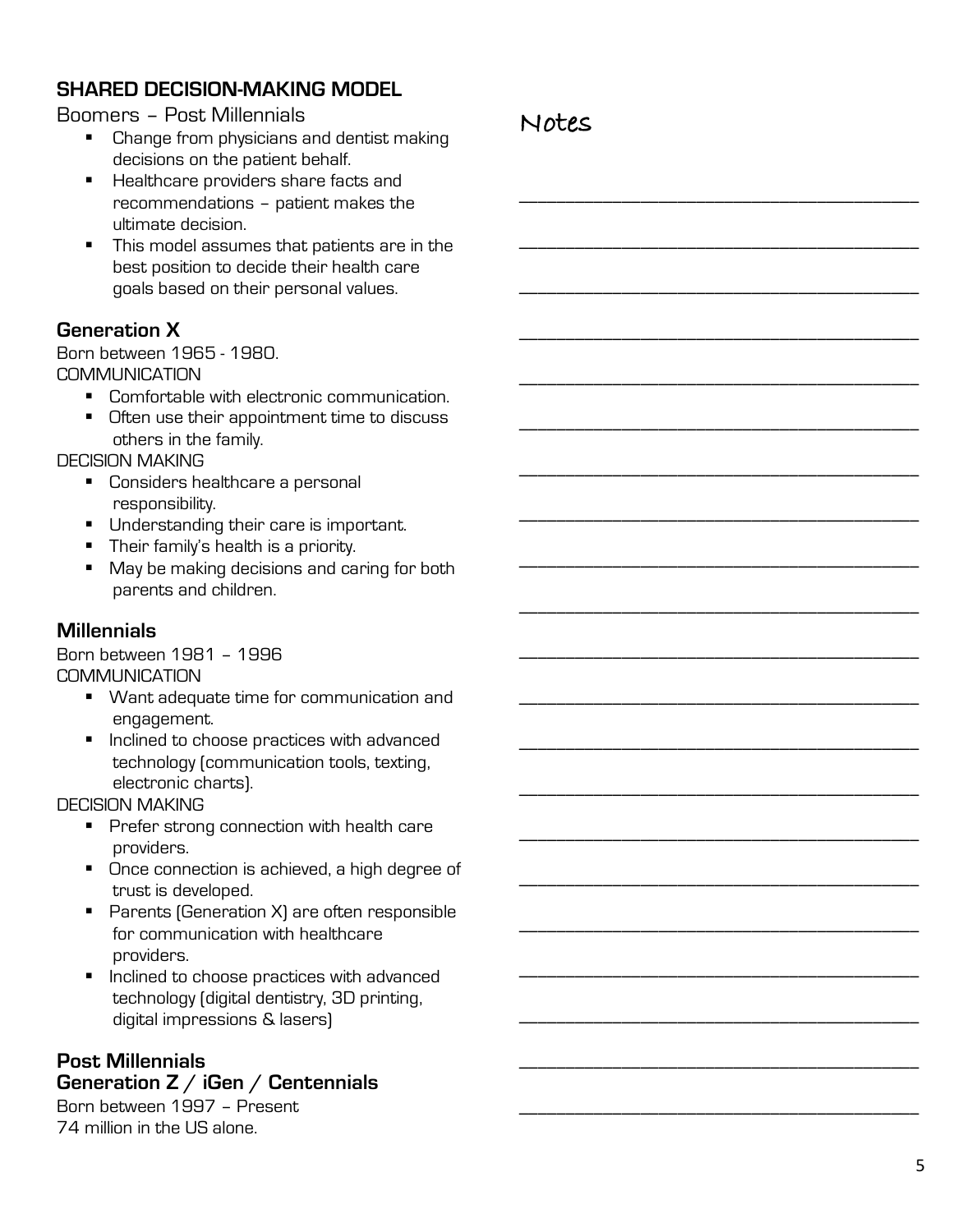#### **COMMUNICATION**

■ Parents (Generation X) responsible for nearly all communication.

#### DECISION MAKING

- Mostly done by parents (Generation X -Millennial).
- Older Post Millennials involved in their care.

## **Understanding Cultural Differences for Improved Team**

## **Performance**

#### **Barriers to Effective Team Performance**

- Inconsistency in team membership
- Lack of time
- Lack of information sharing
- **Hierarchy**
- **Defensiveness**
- Conventional thinking
- **Complacency**
- Varying communication styles
- Conflict
- Lack of coordination and follow-up
- **Fatigue**
- Workload
- Lack of clarity in organizational goals

## **The Impediments of**

## **Teamwork**

#### **Agenda**

Understanding the difference between practice agenda and personal agenda.

Everyone brings their own personal agenda to the table.

Understanding someone's personal agenda can help in preventing workplace issues.

How do we focus the team on practice agenda?

#### **Bullying**

- Rudeness
- Hostility
- Violence
- Verbal attacks
- Aggression
- Belittling
- Harassing
- § Sabotage

## **Notes**

\_\_\_\_\_\_\_\_\_\_\_\_\_\_\_\_\_\_\_\_\_\_\_\_\_\_\_\_\_\_\_\_\_\_\_\_\_\_\_\_\_\_\_

\_\_\_\_\_\_\_\_\_\_\_\_\_\_\_\_\_\_\_\_\_\_\_\_\_\_\_\_\_\_\_\_\_\_\_\_\_\_\_\_\_\_\_

\_\_\_\_\_\_\_\_\_\_\_\_\_\_\_\_\_\_\_\_\_\_\_\_\_\_\_\_\_\_\_\_\_\_\_\_\_\_\_\_\_\_\_

\_\_\_\_\_\_\_\_\_\_\_\_\_\_\_\_\_\_\_\_\_\_\_\_\_\_\_\_\_\_\_\_\_\_\_\_\_\_\_\_\_\_\_

\_\_\_\_\_\_\_\_\_\_\_\_\_\_\_\_\_\_\_\_\_\_\_\_\_\_\_\_\_\_\_\_\_\_\_\_\_\_\_\_\_\_\_

\_\_\_\_\_\_\_\_\_\_\_\_\_\_\_\_\_\_\_\_\_\_\_\_\_\_\_\_\_\_\_\_\_\_\_\_\_\_\_\_\_\_\_

\_\_\_\_\_\_\_\_\_\_\_\_\_\_\_\_\_\_\_\_\_\_\_\_\_\_\_\_\_\_\_\_\_\_\_\_\_\_\_\_\_\_\_

\_\_\_\_\_\_\_\_\_\_\_\_\_\_\_\_\_\_\_\_\_\_\_\_\_\_\_\_\_\_\_\_\_\_\_\_\_\_\_\_\_\_\_

\_\_\_\_\_\_\_\_\_\_\_\_\_\_\_\_\_\_\_\_\_\_\_\_\_\_\_\_\_\_\_\_\_\_\_\_\_\_\_\_\_\_\_

\_\_\_\_\_\_\_\_\_\_\_\_\_\_\_\_\_\_\_\_\_\_\_\_\_\_\_\_\_\_\_\_\_\_\_\_\_\_\_\_\_\_\_

\_\_\_\_\_\_\_\_\_\_\_\_\_\_\_\_\_\_\_\_\_\_\_\_\_\_\_\_\_\_\_\_\_\_\_\_\_\_\_\_\_\_\_

\_\_\_\_\_\_\_\_\_\_\_\_\_\_\_\_\_\_\_\_\_\_\_\_\_\_\_\_\_\_\_\_\_\_\_\_\_\_\_\_\_\_\_

\_\_\_\_\_\_\_\_\_\_\_\_\_\_\_\_\_\_\_\_\_\_\_\_\_\_\_\_\_\_\_\_\_\_\_\_\_\_\_\_\_\_\_

\_\_\_\_\_\_\_\_\_\_\_\_\_\_\_\_\_\_\_\_\_\_\_\_\_\_\_\_\_\_\_\_\_\_\_\_\_\_\_\_\_\_\_

\_\_\_\_\_\_\_\_\_\_\_\_\_\_\_\_\_\_\_\_\_\_\_\_\_\_\_\_\_\_\_\_\_\_\_\_\_\_\_\_\_\_\_

\_\_\_\_\_\_\_\_\_\_\_\_\_\_\_\_\_\_\_\_\_\_\_\_\_\_\_\_\_\_\_\_\_\_\_\_\_\_\_\_\_\_\_

\_\_\_\_\_\_\_\_\_\_\_\_\_\_\_\_\_\_\_\_\_\_\_\_\_\_\_\_\_\_\_\_\_\_\_\_\_\_\_\_\_\_\_

\_\_\_\_\_\_\_\_\_\_\_\_\_\_\_\_\_\_\_\_\_\_\_\_\_\_\_\_\_\_\_\_\_\_\_\_\_\_\_\_\_\_\_

\_\_\_\_\_\_\_\_\_\_\_\_\_\_\_\_\_\_\_\_\_\_\_\_\_\_\_\_\_\_\_\_\_\_\_\_\_\_\_\_\_\_\_

\_\_\_\_\_\_\_\_\_\_\_\_\_\_\_\_\_\_\_\_\_\_\_\_\_\_\_\_\_\_\_\_\_\_\_\_\_\_\_\_\_\_\_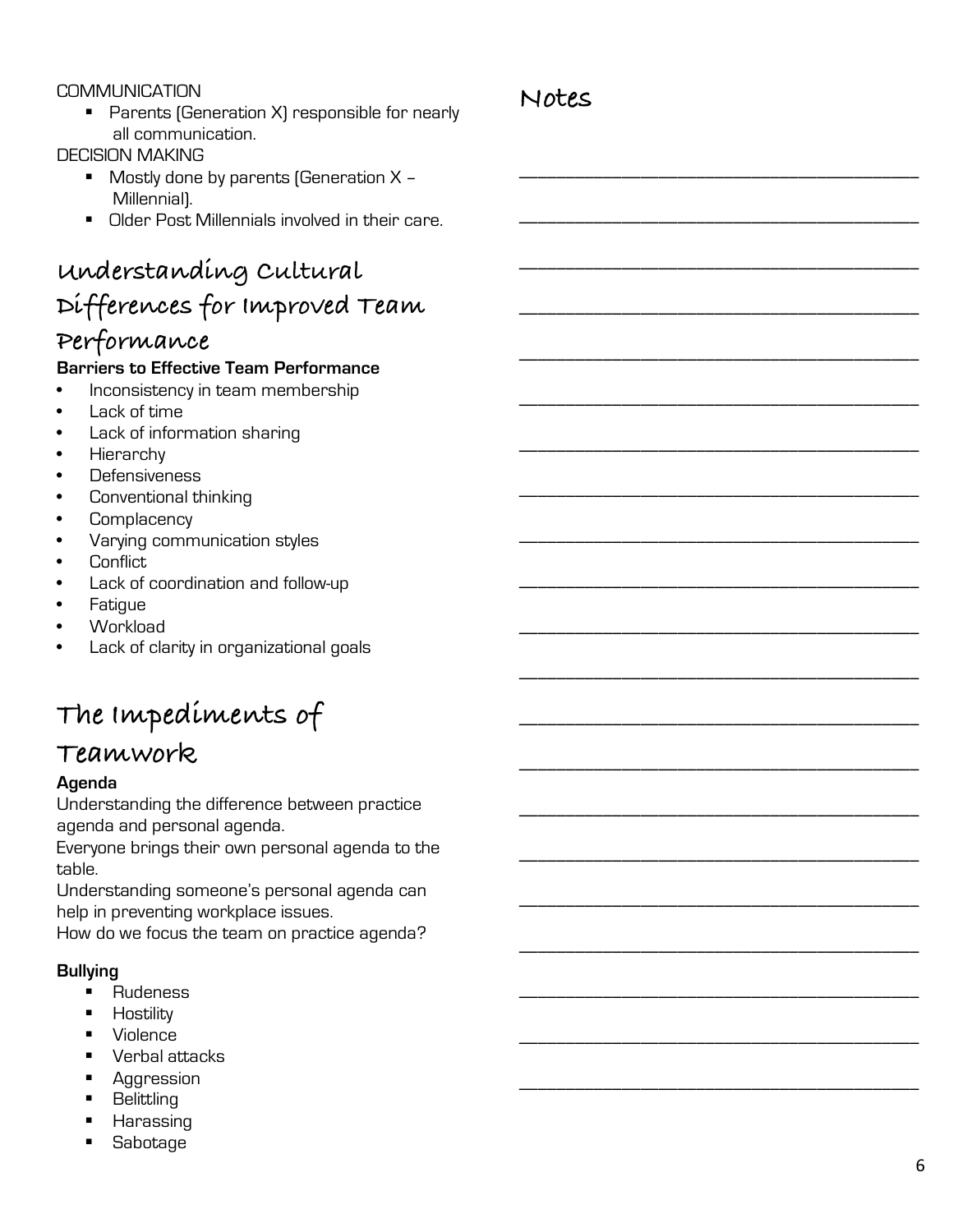- Mobbing
- Public humiliation
- § Belligerence
- Antagonism
- Cruelty

**Why do people bully in the workplace? Why don't people stop bullies in the workplace?**

**Sabotage, Mobbing & Harassing are some of the most often seen bullying methods in the dental practice.**

| understanding Generational    |
|-------------------------------|
| Differences for Improved Team |
| Performance                   |

### **Mulit-Generational Teamwork**

Today's work environment has 5 generations working together.

Silent Generation – 2% Baby Boomers – 29% Generation X – 34% Millennials – 34% Post - Millennials – 1%

### **Generation Shapes:**

- Attitudes
- Beliefs
- Work habits
- Approach to communication
- Expectations and views of leadership
- Professional and educational goals

## **Common Generational Issues:**

- § Work-life balance
- Scheduling
- Work standards

## **Notes**

\_\_\_\_\_\_\_\_\_\_\_\_\_\_\_\_\_\_\_\_\_\_\_\_\_\_\_\_\_\_\_\_\_\_\_\_\_\_\_\_\_\_\_

\_\_\_\_\_\_\_\_\_\_\_\_\_\_\_\_\_\_\_\_\_\_\_\_\_\_\_\_\_\_\_\_\_\_\_\_\_\_\_\_\_\_\_

\_\_\_\_\_\_\_\_\_\_\_\_\_\_\_\_\_\_\_\_\_\_\_\_\_\_\_\_\_\_\_\_\_\_\_\_\_\_\_\_\_\_\_

\_\_\_\_\_\_\_\_\_\_\_\_\_\_\_\_\_\_\_\_\_\_\_\_\_\_\_\_\_\_\_\_\_\_\_\_\_\_\_\_\_\_\_

\_\_\_\_\_\_\_\_\_\_\_\_\_\_\_\_\_\_\_\_\_\_\_\_\_\_\_\_\_\_\_\_\_\_\_\_\_\_\_\_\_\_\_

\_\_\_\_\_\_\_\_\_\_\_\_\_\_\_\_\_\_\_\_\_\_\_\_\_\_\_\_\_\_\_\_\_\_\_\_\_\_\_\_\_\_\_

\_\_\_\_\_\_\_\_\_\_\_\_\_\_\_\_\_\_\_\_\_\_\_\_\_\_\_\_\_\_\_\_\_\_\_\_\_\_\_\_\_\_\_

\_\_\_\_\_\_\_\_\_\_\_\_\_\_\_\_\_\_\_\_\_\_\_\_\_\_\_\_\_\_\_\_\_\_\_\_\_\_\_\_\_\_\_

\_\_\_\_\_\_\_\_\_\_\_\_\_\_\_\_\_\_\_\_\_\_\_\_\_\_\_\_\_\_\_\_\_\_\_\_\_\_\_\_\_\_\_

\_\_\_\_\_\_\_\_\_\_\_\_\_\_\_\_\_\_\_\_\_\_\_\_\_\_\_\_\_\_\_\_\_\_\_\_\_\_\_\_\_\_\_

\_\_\_\_\_\_\_\_\_\_\_\_\_\_\_\_\_\_\_\_\_\_\_\_\_\_\_\_\_\_\_\_\_\_\_\_\_\_\_\_\_\_\_

\_\_\_\_\_\_\_\_\_\_\_\_\_\_\_\_\_\_\_\_\_\_\_\_\_\_\_\_\_\_\_\_\_\_\_\_\_\_\_\_\_\_\_

\_\_\_\_\_\_\_\_\_\_\_\_\_\_\_\_\_\_\_\_\_\_\_\_\_\_\_\_\_\_\_\_\_\_\_\_\_\_\_\_\_\_\_

\_\_\_\_\_\_\_\_\_\_\_\_\_\_\_\_\_\_\_\_\_\_\_\_\_\_\_\_\_\_\_\_\_\_\_\_\_\_\_\_\_\_\_

\_\_\_\_\_\_\_\_\_\_\_\_\_\_\_\_\_\_\_\_\_\_\_\_\_\_\_\_\_\_\_\_\_\_\_\_\_\_\_\_\_\_\_

\_\_\_\_\_\_\_\_\_\_\_\_\_\_\_\_\_\_\_\_\_\_\_\_\_\_\_\_\_\_\_\_\_\_\_\_\_\_\_\_\_\_\_

\_\_\_\_\_\_\_\_\_\_\_\_\_\_\_\_\_\_\_\_\_\_\_\_\_\_\_\_\_\_\_\_\_\_\_\_\_\_\_\_\_\_\_

\_\_\_\_\_\_\_\_\_\_\_\_\_\_\_\_\_\_\_\_\_\_\_\_\_\_\_\_\_\_\_\_\_\_\_\_\_\_\_\_\_\_\_

\_\_\_\_\_\_\_\_\_\_\_\_\_\_\_\_\_\_\_\_\_\_\_\_\_\_\_\_\_\_\_\_\_\_\_\_\_\_\_\_\_\_\_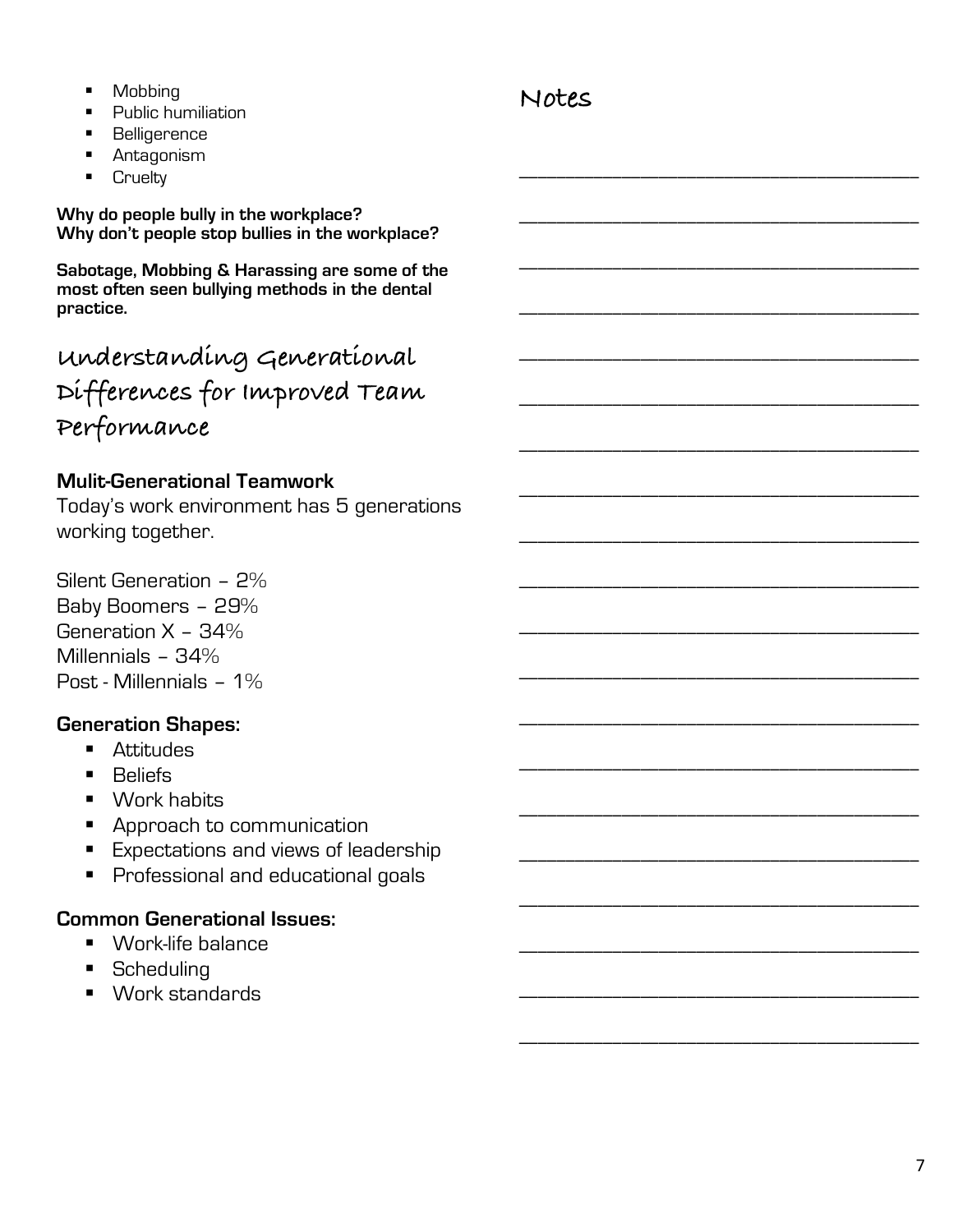| Greatest Generation / Silent Generation<br>2% in Workforce                                                                                                                                                                                                                                                                                                                                                                                                                                                      | Notes |
|-----------------------------------------------------------------------------------------------------------------------------------------------------------------------------------------------------------------------------------------------------------------------------------------------------------------------------------------------------------------------------------------------------------------------------------------------------------------------------------------------------------------|-------|
| <b>DEFINING EVENTS</b><br>Born during the Great Depression.<br>ш<br>War-based economy.<br>٠<br>Threat of nuclear war.<br>One income homes.<br><b>CHARACHERISTICS</b><br>Believe that sacrifice and hard work should<br>$\blacksquare$<br>be rewarded.<br>Value loyalty and respect authority.<br>Rule follower.<br>٠<br>Hierarchy and seniority-driven.<br>٠<br><b>COMMUNICATION PREFERENCES</b><br>Formal.<br>п.<br>Face to face.<br>٠<br>Written.<br><b>COACHING PREFERENCES</b><br>One-to-one coaching.<br>٠ |       |
| Formal instruction.<br>٠<br><b>RECOGNITION</b><br>Handwritten notes.<br>Plaques.<br>п                                                                                                                                                                                                                                                                                                                                                                                                                           |       |
| <b>Baby Boomers</b><br>29% in Workforce                                                                                                                                                                                                                                                                                                                                                                                                                                                                         |       |
| <b>DEFINING EVENTS</b><br>Vietnam war.<br>Civil rights movement.<br>Space race and the walk on the moon.<br>Assassinations of JFK & MLK.<br>Smaller families.<br>Typically 2-parent homes.<br>п<br>Father worked, mom often stayed at home.<br>٠<br><b>CHARACHERISTICS</b><br>Equate work with personal fulfillment and<br>п.<br>self-worth.<br>Deep-seated idealism.<br><i>Monkobolio</i> tondonoico                                                                                                           |       |

- § Workaholic tendencies.
- Lack of conformity to old rules.
- **Enjoy recognition.**
- § Good team players.

\_\_\_\_\_\_\_\_\_\_\_\_\_\_\_\_\_\_\_\_\_\_\_\_\_\_\_\_\_\_\_\_\_\_\_\_\_\_\_\_\_\_\_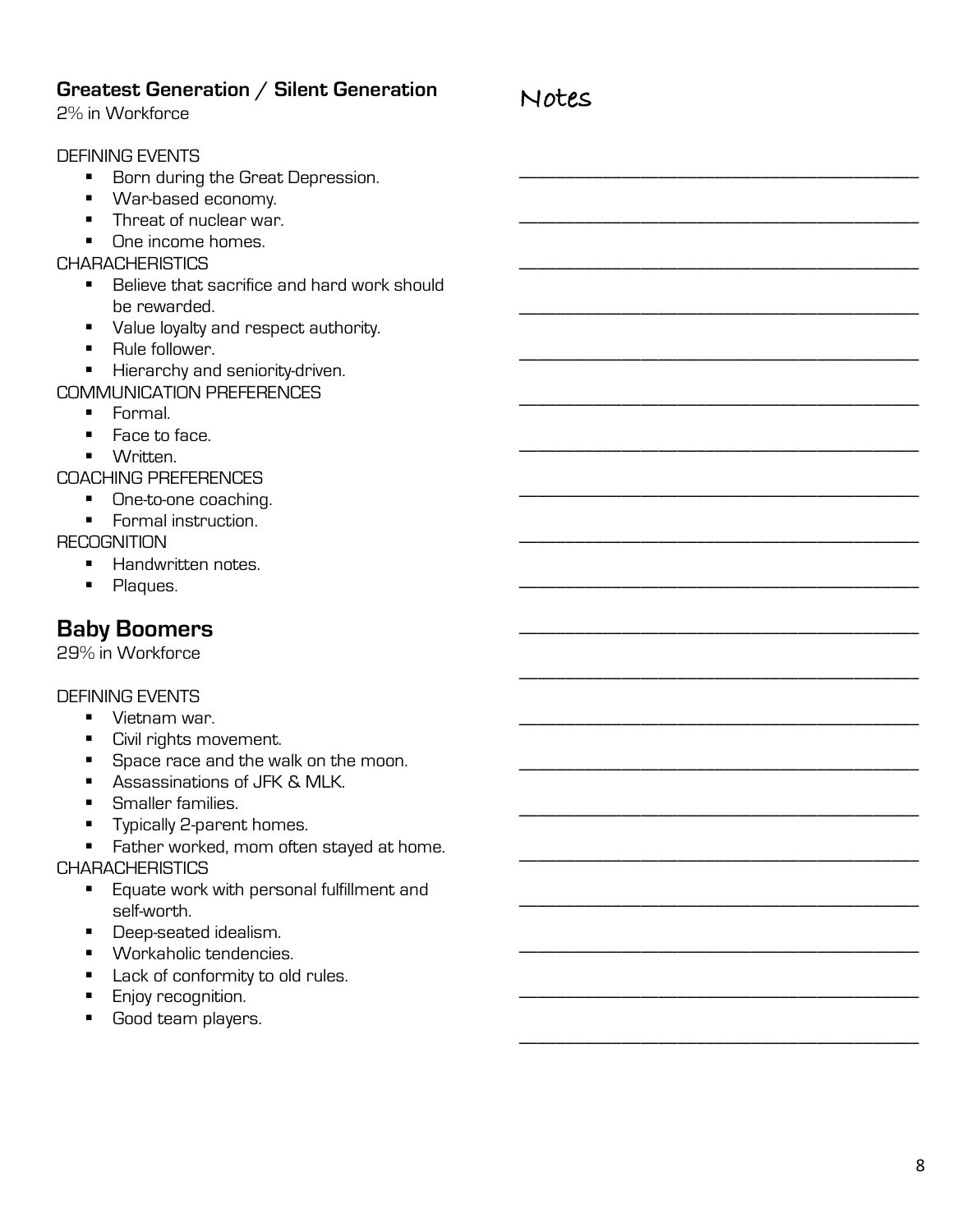#### COMMUNICATION PREFERENCES

**Notes**

\_\_\_\_\_\_\_\_\_\_\_\_\_\_\_\_\_\_\_\_\_\_\_\_\_\_\_\_\_\_\_\_\_\_\_\_\_\_\_\_\_\_\_

\_\_\_\_\_\_\_\_\_\_\_\_\_\_\_\_\_\_\_\_\_\_\_\_\_\_\_\_\_\_\_\_\_\_\_\_\_\_\_\_\_\_\_

\_\_\_\_\_\_\_\_\_\_\_\_\_\_\_\_\_\_\_\_\_\_\_\_\_\_\_\_\_\_\_\_\_\_\_\_\_\_\_\_\_\_\_

\_\_\_\_\_\_\_\_\_\_\_\_\_\_\_\_\_\_\_\_\_\_\_\_\_\_\_\_\_\_\_\_\_\_\_\_\_\_\_\_\_\_\_

\_\_\_\_\_\_\_\_\_\_\_\_\_\_\_\_\_\_\_\_\_\_\_\_\_\_\_\_\_\_\_\_\_\_\_\_\_\_\_\_\_\_\_

\_\_\_\_\_\_\_\_\_\_\_\_\_\_\_\_\_\_\_\_\_\_\_\_\_\_\_\_\_\_\_\_\_\_\_\_\_\_\_\_\_\_\_

\_\_\_\_\_\_\_\_\_\_\_\_\_\_\_\_\_\_\_\_\_\_\_\_\_\_\_\_\_\_\_\_\_\_\_\_\_\_\_\_\_\_\_

\_\_\_\_\_\_\_\_\_\_\_\_\_\_\_\_\_\_\_\_\_\_\_\_\_\_\_\_\_\_\_\_\_\_\_\_\_\_\_\_\_\_\_

\_\_\_\_\_\_\_\_\_\_\_\_\_\_\_\_\_\_\_\_\_\_\_\_\_\_\_\_\_\_\_\_\_\_\_\_\_\_\_\_\_\_\_

\_\_\_\_\_\_\_\_\_\_\_\_\_\_\_\_\_\_\_\_\_\_\_\_\_\_\_\_\_\_\_\_\_\_\_\_\_\_\_\_\_\_\_

\_\_\_\_\_\_\_\_\_\_\_\_\_\_\_\_\_\_\_\_\_\_\_\_\_\_\_\_\_\_\_\_\_\_\_\_\_\_\_\_\_\_\_

\_\_\_\_\_\_\_\_\_\_\_\_\_\_\_\_\_\_\_\_\_\_\_\_\_\_\_\_\_\_\_\_\_\_\_\_\_\_\_\_\_\_\_

\_\_\_\_\_\_\_\_\_\_\_\_\_\_\_\_\_\_\_\_\_\_\_\_\_\_\_\_\_\_\_\_\_\_\_\_\_\_\_\_\_\_\_

\_\_\_\_\_\_\_\_\_\_\_\_\_\_\_\_\_\_\_\_\_\_\_\_\_\_\_\_\_\_\_\_\_\_\_\_\_\_\_\_\_\_\_

\_\_\_\_\_\_\_\_\_\_\_\_\_\_\_\_\_\_\_\_\_\_\_\_\_\_\_\_\_\_\_\_\_\_\_\_\_\_\_\_\_\_\_

\_\_\_\_\_\_\_\_\_\_\_\_\_\_\_\_\_\_\_\_\_\_\_\_\_\_\_\_\_\_\_\_\_\_\_\_\_\_\_\_\_\_\_

\_\_\_\_\_\_\_\_\_\_\_\_\_\_\_\_\_\_\_\_\_\_\_\_\_\_\_\_\_\_\_\_\_\_\_\_\_\_\_\_\_\_\_

\_\_\_\_\_\_\_\_\_\_\_\_\_\_\_\_\_\_\_\_\_\_\_\_\_\_\_\_\_\_\_\_\_\_\_\_\_\_\_\_\_\_\_

\_\_\_\_\_\_\_\_\_\_\_\_\_\_\_\_\_\_\_\_\_\_\_\_\_\_\_\_\_\_\_\_\_\_\_\_\_\_\_\_\_\_\_

\_\_\_\_\_\_\_\_\_\_\_\_\_\_\_\_\_\_\_\_\_\_\_\_\_\_\_\_\_\_\_\_\_\_\_\_\_\_\_\_\_\_\_

- § Less formal.
- Face to face.
- Group processing.

COACHING PREFERENCES

- One-to-one coaching.
- Value formal instruction.

#### **RECOGNITION**

■ Motivated by public recognition.

#### **Generation X**

34% in Workforce

#### DEFINING EVENTS

- AIDS epidemic.
- § Woman's movement.
- Roe vs Wade
- Watergate.
- Fall of the Berlin Wall.
- Challenger explosion.
- **•** Typically 2 career households.
- 40% grep up in divorced households.
- Latchkey Kids.

#### **CHARACHERISTICS**

- Expect success from short-term employment.
- **EXT** Struggles with growing in leadership because of all of the Boomers in leadership positions.
- Making money and job satisfaction is most important.
- Self-reliant and independent sometimes leads to struggles with teamwork.
- Comfortable with technology.
- Loyal to profession and career but will not compromise professional or family well-being.

#### COMMUNICATION PREFERENCES

- Use of technology.
- Direct and succinct.

#### COACHING PREFERENCES

- One-to-one coaching.
- Formal instruction.

#### **RECOGNITION**

- Paid time off.
- Participation in cutting-edge projects.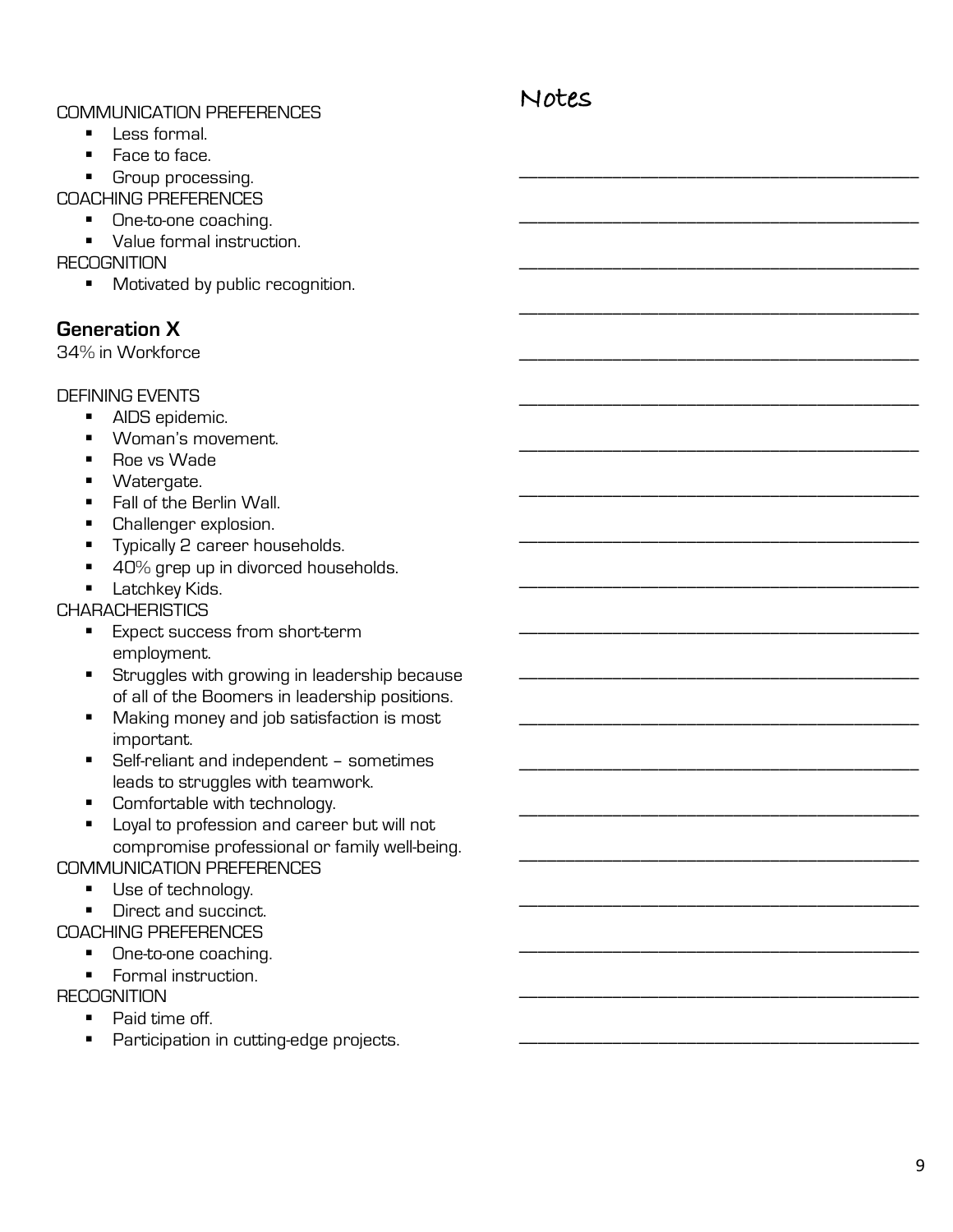#### **Millennials**

34% in Workforce

#### DEFINING EVENTS

- Violence and terrorism (911 & Columbine).
- § Princess Diana's death.
- Grown up in a multicultural, multiethnic, global workforce.
- § Born to older mothers.
- 60% born into homes where both parents work.

#### **CHARACHERISTICS**

- More racially and ethnically diverse than other generations.
- More educated.
- More technology sophisticated.
- Achievement oriented.
- **•** Multitaskers.
- § Group oriented.
- Civic minded.
- Seek work-life balance.
- Accept divergent values.

#### COMMUNICATION PREFERENCES

- Favor collective, cohesive and collaborative approach to teamwork.
- Quick feedback.
- § Team discussions.
- Read less

#### COACHING PREFERENCES

- Expect more coaching.
- Seek structure and guidance.
- **•** Value internships.

**RECOGNITION** 

- Personal feedback.
- **•** Flexible scheduling.

### **Post-Millennials**

1% in Workforce

#### DEFINING EVENTS

- Do not know a world without international terrorism.
- Exposed to the suffering of national disasters in real time.
- **•** Information always has been at their fingertips.
- Read less
- **Sleep less.**
- Close to family.

## **Notes**

\_\_\_\_\_\_\_\_\_\_\_\_\_\_\_\_\_\_\_\_\_\_\_\_\_\_\_\_\_\_\_\_\_\_\_\_\_\_\_\_\_\_\_

\_\_\_\_\_\_\_\_\_\_\_\_\_\_\_\_\_\_\_\_\_\_\_\_\_\_\_\_\_\_\_\_\_\_\_\_\_\_\_\_\_\_\_

\_\_\_\_\_\_\_\_\_\_\_\_\_\_\_\_\_\_\_\_\_\_\_\_\_\_\_\_\_\_\_\_\_\_\_\_\_\_\_\_\_\_\_

\_\_\_\_\_\_\_\_\_\_\_\_\_\_\_\_\_\_\_\_\_\_\_\_\_\_\_\_\_\_\_\_\_\_\_\_\_\_\_\_\_\_\_

\_\_\_\_\_\_\_\_\_\_\_\_\_\_\_\_\_\_\_\_\_\_\_\_\_\_\_\_\_\_\_\_\_\_\_\_\_\_\_\_\_\_\_

\_\_\_\_\_\_\_\_\_\_\_\_\_\_\_\_\_\_\_\_\_\_\_\_\_\_\_\_\_\_\_\_\_\_\_\_\_\_\_\_\_\_\_

\_\_\_\_\_\_\_\_\_\_\_\_\_\_\_\_\_\_\_\_\_\_\_\_\_\_\_\_\_\_\_\_\_\_\_\_\_\_\_\_\_\_\_

\_\_\_\_\_\_\_\_\_\_\_\_\_\_\_\_\_\_\_\_\_\_\_\_\_\_\_\_\_\_\_\_\_\_\_\_\_\_\_\_\_\_\_

\_\_\_\_\_\_\_\_\_\_\_\_\_\_\_\_\_\_\_\_\_\_\_\_\_\_\_\_\_\_\_\_\_\_\_\_\_\_\_\_\_\_\_

\_\_\_\_\_\_\_\_\_\_\_\_\_\_\_\_\_\_\_\_\_\_\_\_\_\_\_\_\_\_\_\_\_\_\_\_\_\_\_\_\_\_\_

\_\_\_\_\_\_\_\_\_\_\_\_\_\_\_\_\_\_\_\_\_\_\_\_\_\_\_\_\_\_\_\_\_\_\_\_\_\_\_\_\_\_\_

\_\_\_\_\_\_\_\_\_\_\_\_\_\_\_\_\_\_\_\_\_\_\_\_\_\_\_\_\_\_\_\_\_\_\_\_\_\_\_\_\_\_\_

\_\_\_\_\_\_\_\_\_\_\_\_\_\_\_\_\_\_\_\_\_\_\_\_\_\_\_\_\_\_\_\_\_\_\_\_\_\_\_\_\_\_\_

\_\_\_\_\_\_\_\_\_\_\_\_\_\_\_\_\_\_\_\_\_\_\_\_\_\_\_\_\_\_\_\_\_\_\_\_\_\_\_\_\_\_\_

\_\_\_\_\_\_\_\_\_\_\_\_\_\_\_\_\_\_\_\_\_\_\_\_\_\_\_\_\_\_\_\_\_\_\_\_\_\_\_\_\_\_\_

\_\_\_\_\_\_\_\_\_\_\_\_\_\_\_\_\_\_\_\_\_\_\_\_\_\_\_\_\_\_\_\_\_\_\_\_\_\_\_\_\_\_\_

\_\_\_\_\_\_\_\_\_\_\_\_\_\_\_\_\_\_\_\_\_\_\_\_\_\_\_\_\_\_\_\_\_\_\_\_\_\_\_\_\_\_\_

\_\_\_\_\_\_\_\_\_\_\_\_\_\_\_\_\_\_\_\_\_\_\_\_\_\_\_\_\_\_\_\_\_\_\_\_\_\_\_\_\_\_\_

\_\_\_\_\_\_\_\_\_\_\_\_\_\_\_\_\_\_\_\_\_\_\_\_\_\_\_\_\_\_\_\_\_\_\_\_\_\_\_\_\_\_\_

\_\_\_\_\_\_\_\_\_\_\_\_\_\_\_\_\_\_\_\_\_\_\_\_\_\_\_\_\_\_\_\_\_\_\_\_\_\_\_\_\_\_\_

\_\_\_\_\_\_\_\_\_\_\_\_\_\_\_\_\_\_\_\_\_\_\_\_\_\_\_\_\_\_\_\_\_\_\_\_\_\_\_\_\_\_\_